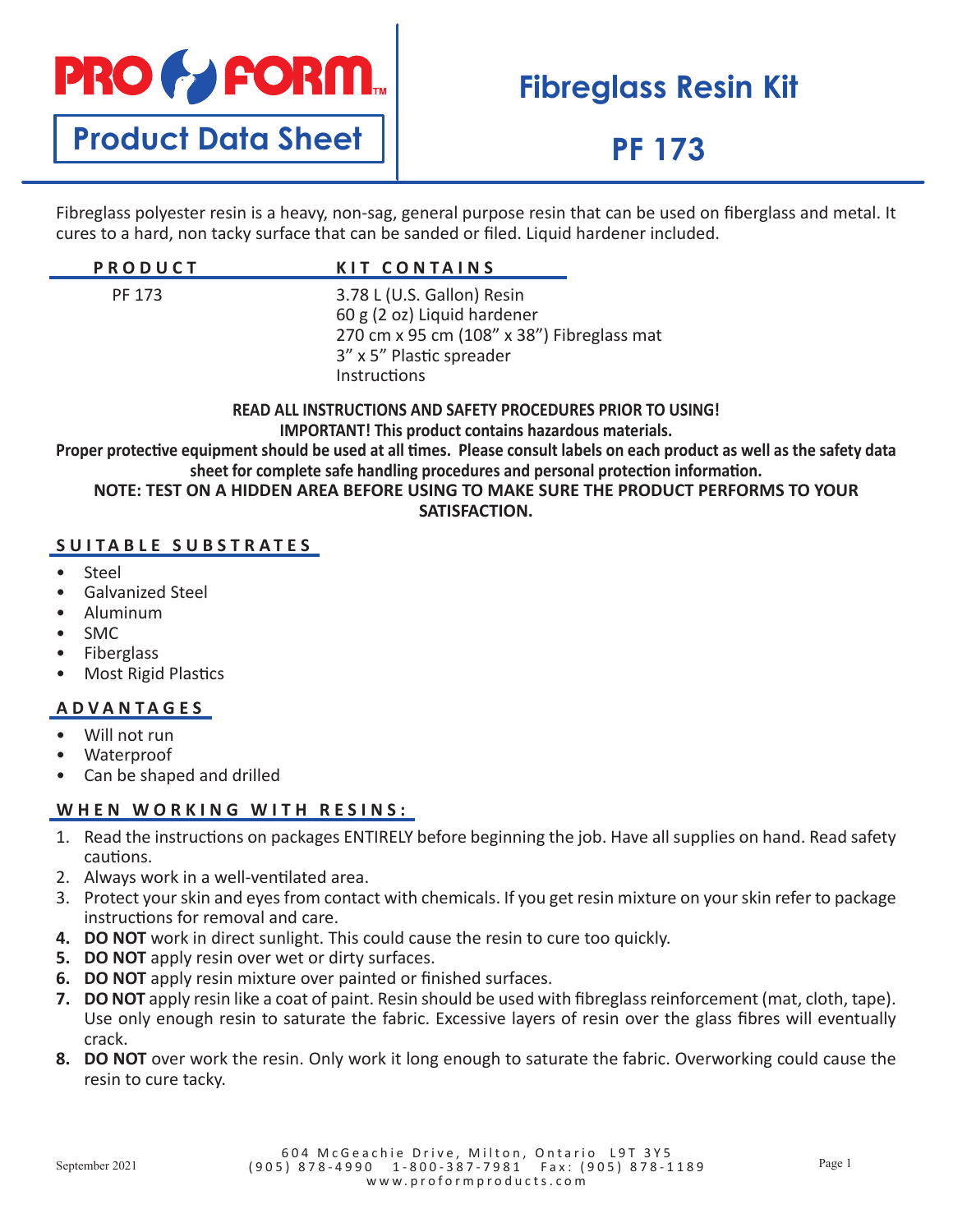

**Product Data Sheet**

## **Fibreglass Resin Kit**

## **PF 173**

### **HOW TO LAY UP RESIN WITH FIBREGLASS FABRIC:**

- 1. Clean repair area to remove all dirt, wax, grease and oil.
- 2. Rough sand surface, wipe clean and dry.
- 3. Mix and apply resin to surface. If resin soaks in, a second coat may be required. **NOTE:** Only apply enough resin to thoroughly saturate the fibreglass mat or cloth.
- 4. Starting at one end, unroll and lay fabric down, working it into the resin. Using a paint brush, or squeegee, work out all the bubbles and wrinkles. Good saturation is when the fibreglass cloth or mat appears to disappear. **NOTE:** For best adhesion, fibreglass cloth should be saturated with resin prior to application to repair area. However, on single layer applications, fibreglass cloth may be laid onto the surface before saturating with resin.

### **REPAIRING HOLES:**

- 1. Clean and remove paint, varnish or any other foreign matter surrounding the damaged area. Surface must be free of damage debris. Bevel outside edge of hole at an approximate 20° angle. Rough sand and wipe clean and dry area. Repeat this step on the reverse side of the repair if accessible.
- 2. Cut two pieces of fibreglass cloth or mat, large enough so that the patches will extend past the edges of the hole by at least 2". Mix and apply resin mixture to the back side of the repair then lay the fibreglass patch over the repair, working it into the resin.
- 3. Once the backing patch has hardened, sand the exposed area on the face of the repair. Mix and apply resin mixture to the front side of the repair. Lay fibreglass patch over the repair, working it into the resin and allow to cure. Note: Build up the layer to equal the original thickness.
- 4. Sand the repair to contour and fill the low area with Pro Form Filler.

### **MIX RESIN AND HARDENER USING THE CHART BELOW:**

|                                                                      | Recommended Resin/Hardener Mixture |                        |                              |
|----------------------------------------------------------------------|------------------------------------|------------------------|------------------------------|
| Air Temp                                                             | Per oz.                            | Quart                  | Gallon                       |
| $15^{\circ}$ C - 21 $^{\circ}$ C (60 $^{\circ}$ C - 70 $^{\circ}$ F) | 18 drops                           | 0.57 fl oz (17 cc)     | $2.30 f$ oz (68 cc)          |
| $22^{\circ}$ C - 32 $^{\circ}$ C (71 $^{\circ}$ C - 90 $^{\circ}$ F) | 12 drops                           | $0.37$ fl oz $(11$ cc) | $ 1.35f$ l oz (40 cc)        |
| 33°C and above $(91°F +)$                                            | 10 drops                           | $0.30$ fl oz (9 cc)    | 1.22 fl oz $(36 \text{ cc})$ |

### **FINISHING TIPS:**

- To prevent the cloth pattern from showing through, a surface layer of fibreglass mat should be applied.
- Once the resin is cured, it should be sanded to the desired smoothness before painting or top coating.
- For outdoor applications where it is exposed to the ultra volet rays of the sun, a protective top coat is recommended.

#### **TECHNICAL DATA:**

|                       | PF 175-1 3.78 L (U.S. Gallon) Resin |
|-----------------------|-------------------------------------|
| <b>Physical State</b> | Liquid                              |
| Color:                | Red                                 |
| Odour:                | Aromatic                            |
| Solubility:           | Slightly soluble in water           |